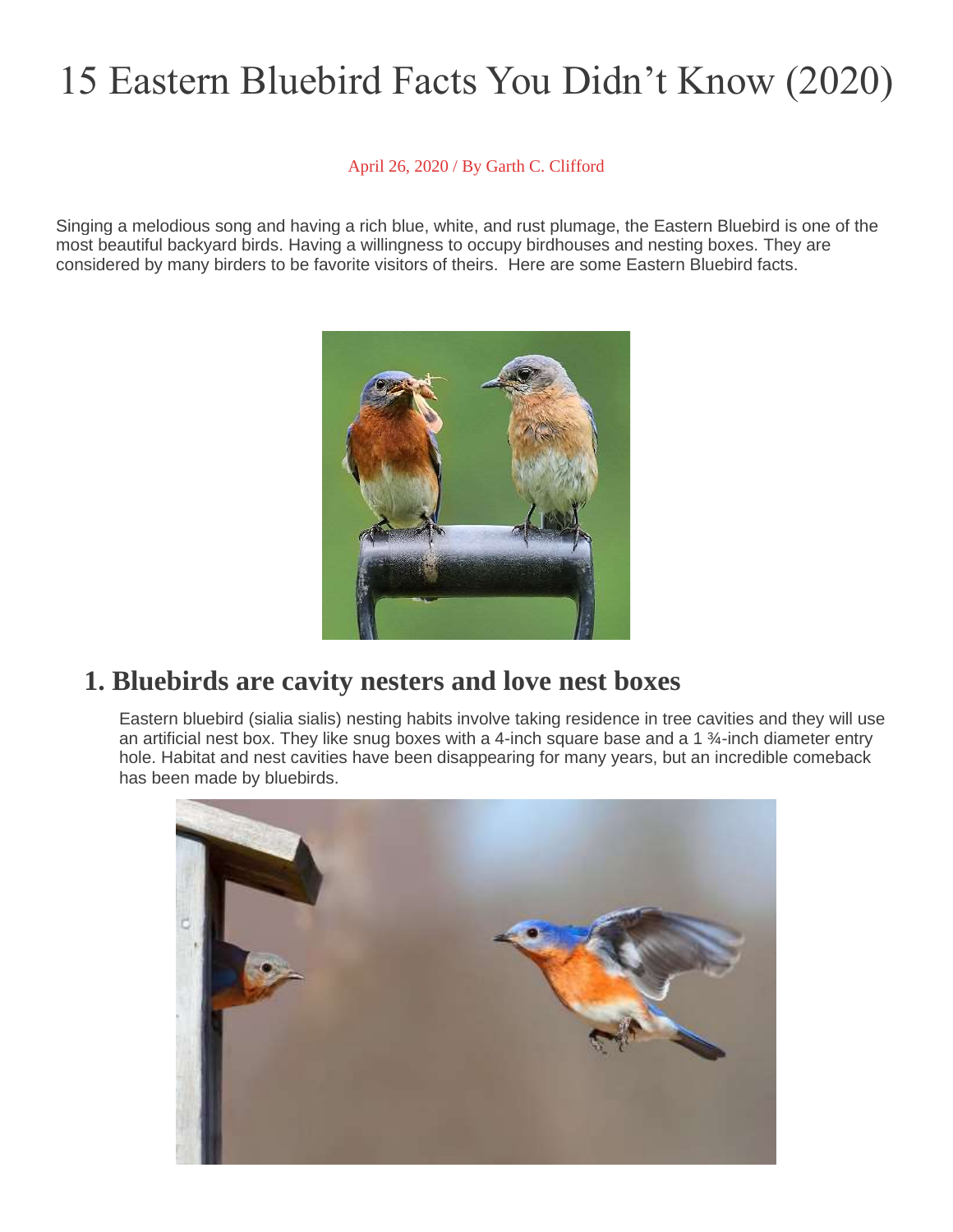This is due to thousands of **[bluebird](https://www.worldbirds.org/attracting-bluebirds/) nest boxes** being installed throughout the country. Eastern Bluebirds are easily found in open fields and sparse woodland areas, including along woodland edges and North America. Meadows, gardens, hedges, and parks are also good places to find bluebirds. You can find Eastern Bluebirds throughout North America.

#### **2. Bluebirds are omnivores but love mealworms**

Eastern bluebird can be easily drawn in with a small dish filled with mealworms. They prefer to eat live mealworms rather than dried. Bluebirds can spot caterpillars and insects in tall grass at a remarkable distance of over 50 yards. The Eastern Bluebird is an omnivore as it eats plants and meat.



Its diet consists of crickets, grasshoppers, and various beetles during the summer and berries, wild grapes, and honeysuckle during the fall and winter. The most common foods offered to backyard birds won't be eaten by bluebirds, such as sunflower seeds, millet, and mixed birdseed. They also won't sip hummingbird nectar.

#### **3. The male Eastern Bluebird displays at his next cavity to attract a female**

The male bluebird brings his nesting material to the hole of the tree, goes in and out, and waves his wings while perched above it. Like a courtship display, the male will sing and flutter in front of the female, partly spreading his wings and tail. The male makes minimal contributions to nest building as the female Eastern Bluebird builds the nest and incubates the eggs.

Most bluebird nests can be seen in natural hollows in trees, in an old woodpecker hole, or in a birdhouse. Construction of the nest, which consists of weeds, twigs, and dry grass, lasts around 10 days.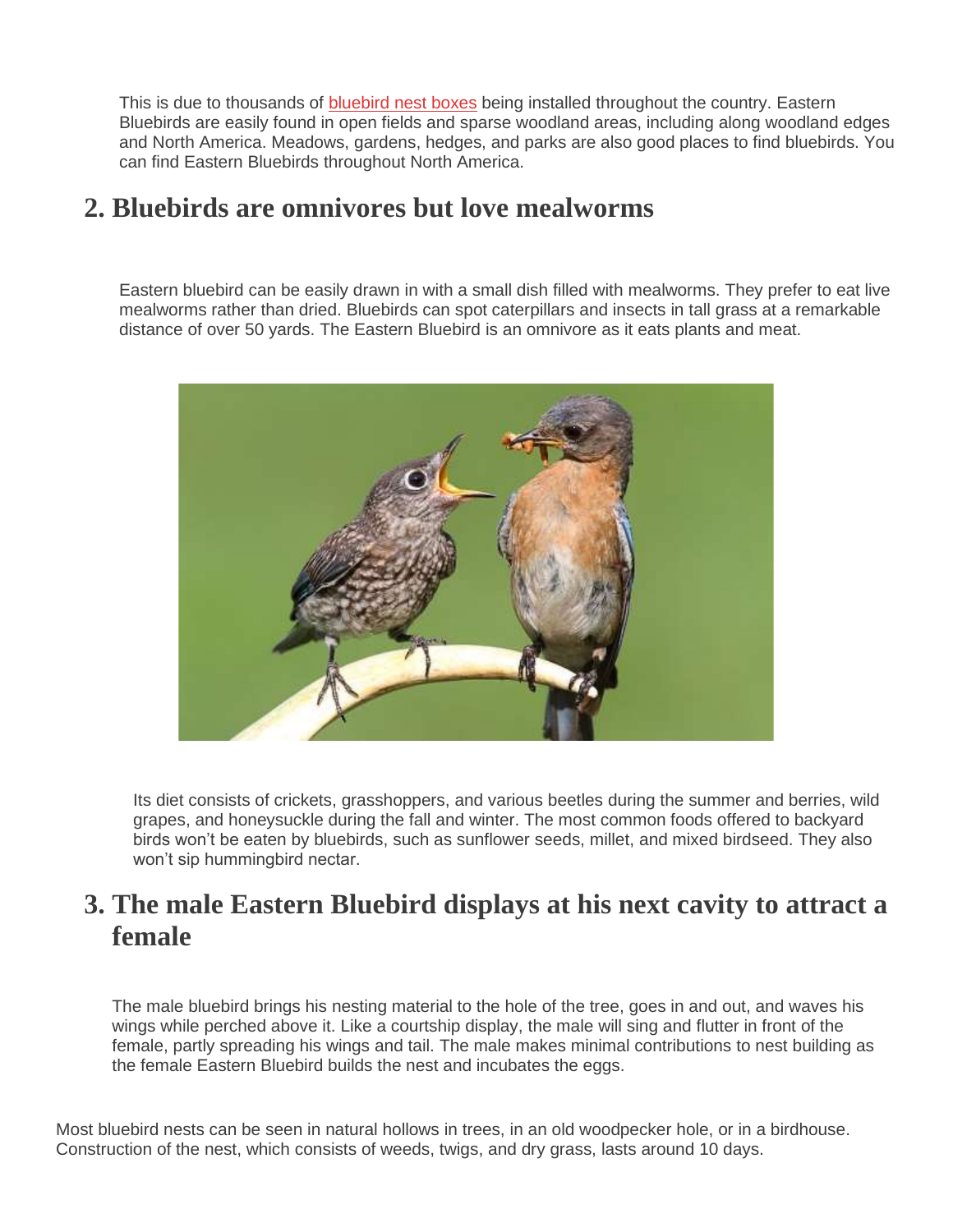

#### **4. Eastern Bluebirds are very social**

Flocks of 100 or more bluebirds will gather at times, though they are very territorial as well. They defend a territory around their nest during the breeding season, a feeding territory in the winter. Eastern Bluebirds are partially migratory. They are year-round residents in the southeastern United States, though they can go as far north as southern Canada in their summer breeding populations.



When hunting, Eastern Bluebirds often fly from their perch to the ground to catch insects. Eastern Bluebirdsare gregarious birds that live in flocks of 100 birds outside the breeding season. They communicate through songs and body language.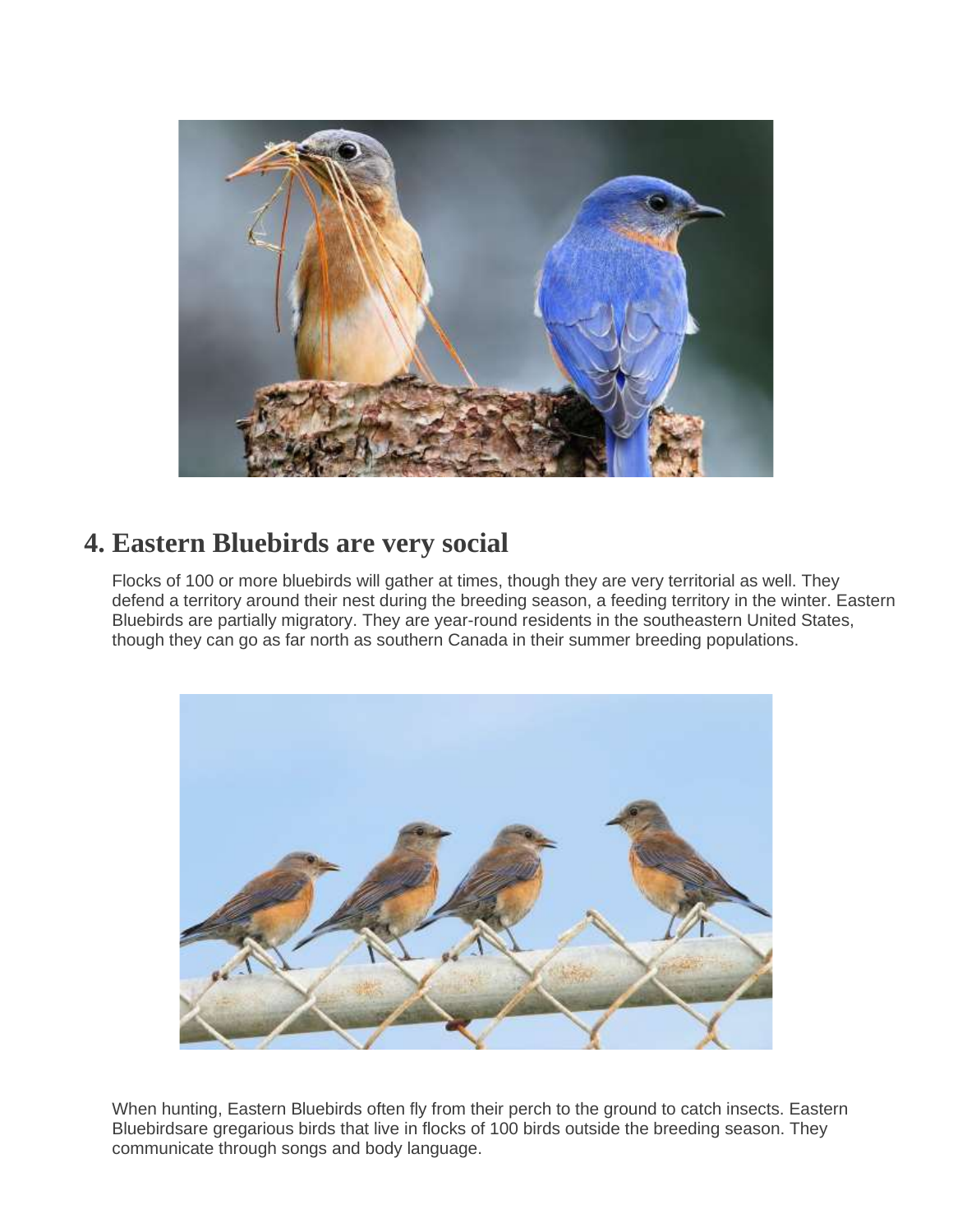#### **5. Eastern bluebirds may visit backyards if food is offered**

Bluebirds (sialia sialis) don't often come to feeders unless you have [bluebird](https://www.worldbirds.org/bluebird-feeder/) feeders that provide mealworms. Eastern Bluebirds are largely insectivorous in spring and summer. The bluebird range of eating consists of caterpillars, grubs, beetles, and other insects. The bluebird winter has a mixture of fruit and berries.



Eastern Bluebirds do much foraging by perching low and fluttering down to the ground to catch insects, often hovering to pick up items instead of landing. They are also known to catch insects in mid-air and may take some while hovering among the foliage. On rare occasions, bluebirds will also eat small amphibians like frogs and lizards.

#### **6. Male bluebirds sing beaks closed**

Male bluebirds do not open their beaks widely when they sing, unlike some other songbirds like a Meadowlark. Males may stop singing during incubation periods. Male Eastern Bluebirds use different songs for mating and territoriality. A male may sing as many as 1,000 songs an hour when attempting to attract a mate.

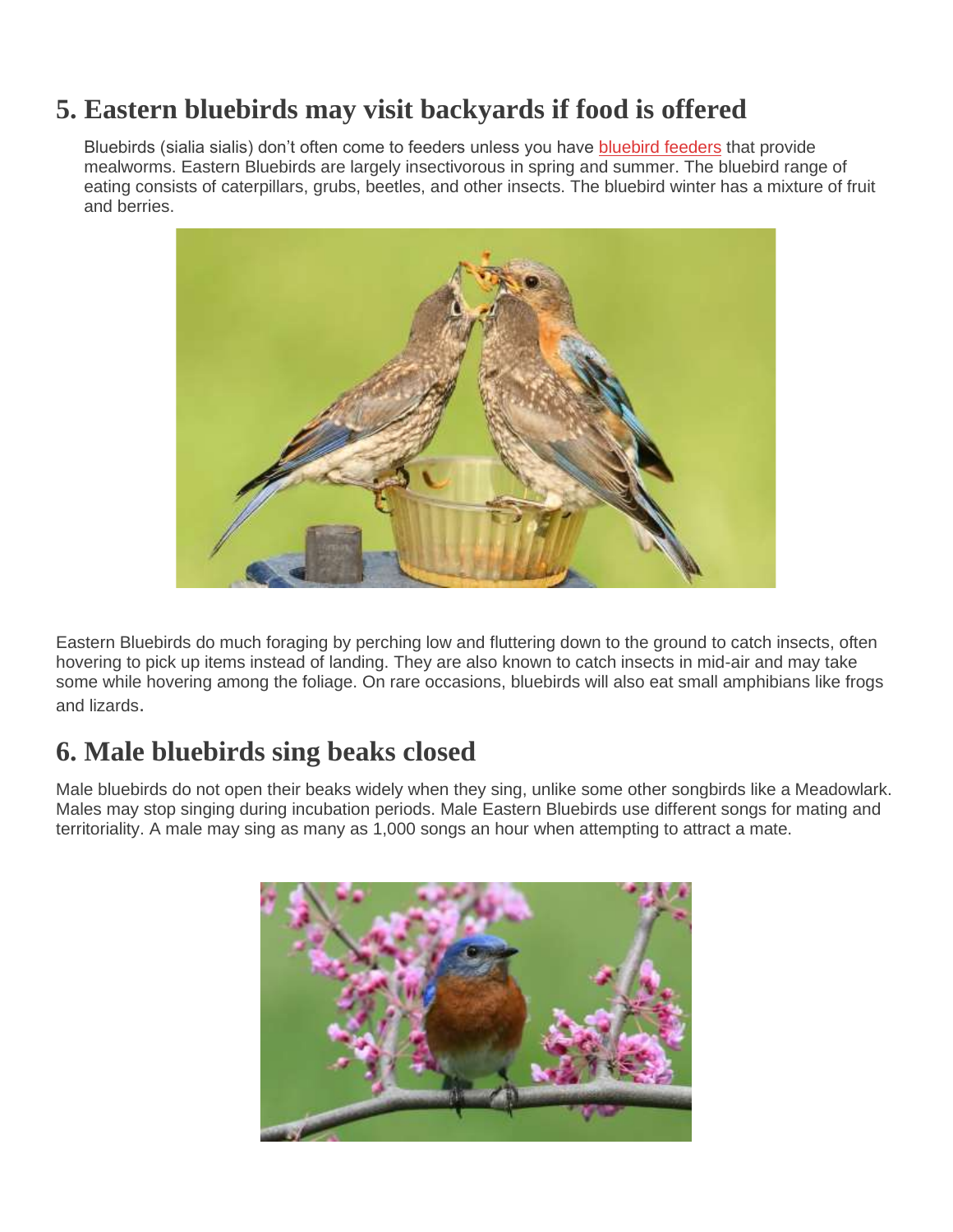While the bluebird call is normally pleasant, certain chattering, bill snapping or clicking scolding calls are sometimes called a predator or anger song. Bluebird landlords may be able to tell one bluebird song of a male from another. Singing frequently in soft whispers, bluebirds provide pleasing musical series of mellow whistles.

### **7. The Eastern Bluebird's song is one of its most distinguishing characteristics**

The Eastern Bluebird song is a fairly low-pitched, warbling song that consists of several phrases, each containing 1 to 3 short notes. Harsher chattering notes may be interspersed with the whistles. Common eastern bluebird calls include sounds like the words "truly" or "purity" when repeated multiple times.

The sounds will come out sounding like "chur lee" or "chir wi". Eastern bluebird calls last less than a second, with males' calls typically lasting longer than females' calls. When they are approached by predators, males make a song-like warning cry. Females will begin to sing to bring a protective male back to the territory.

#### **8. The North American Bluebird Society was formed to encourage bluebird nest boxes**

In 1978 Dr. Lawrence Zeleny founded the North America Bluebird Society in order to promote the preservation of bluebirds by putting up nest boxes [\(1\)](http://www.nabluebirdsociety.org/). Zeleny dedicated much of his life to providing nest boxes and managing bluebird trails. Through many talks and written articles, he promoted bluebird conservation.



The Eastern Bluebird was declared a rare species because of its low population resulting from severe winters that occurred from 1976 to 1978. In 1996 it was taken off this list. According to the Ontario Breeding Bird Atlas, from 1968 to 2000, the population of Eastern Bluebirds showed a yearly increase of 6.5%.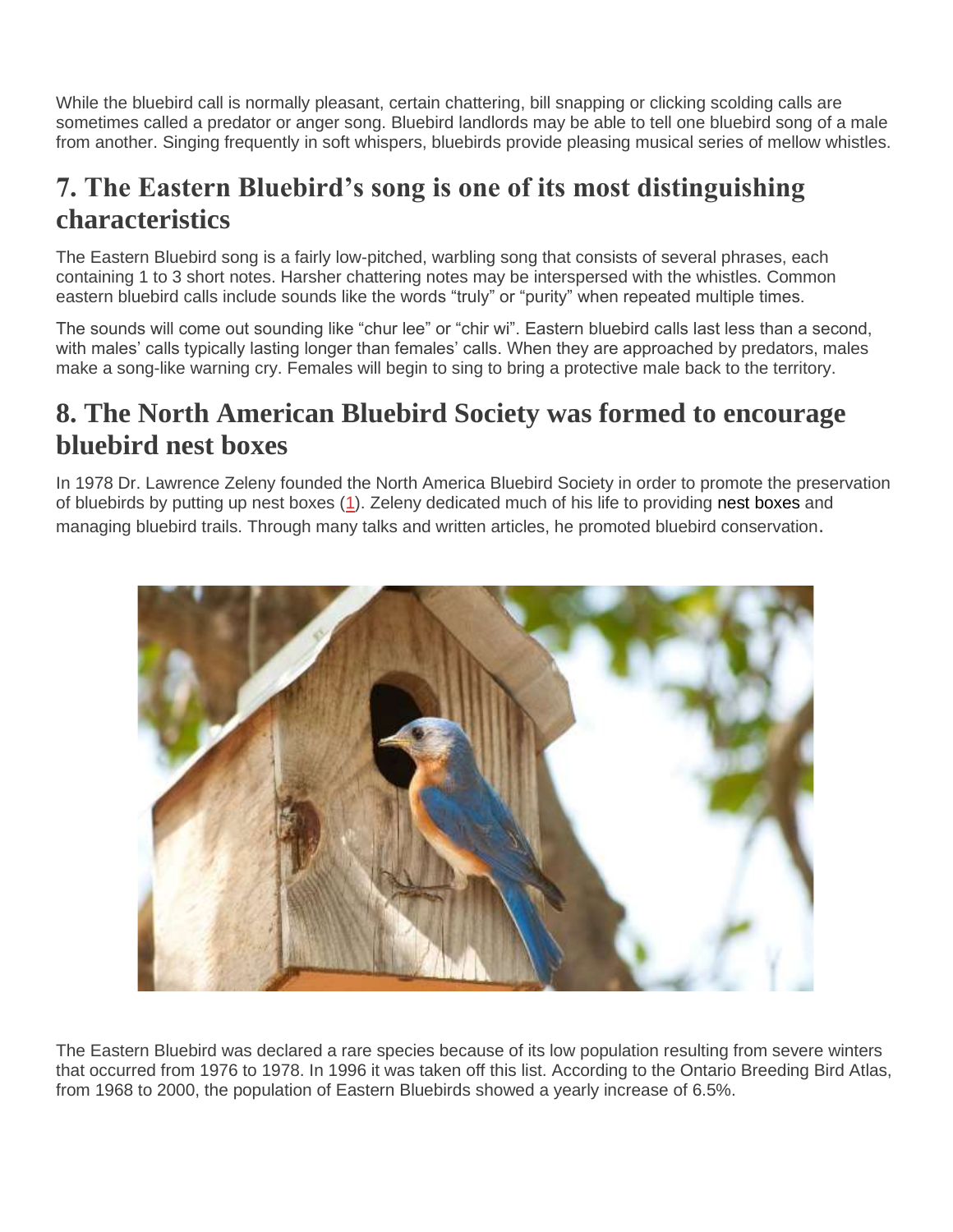## **9. The bluebird is the official bird of two states**

Missouri and New York are the two states that are represented by the eastern bluebird as their official bird. On March 30, 1927, the bluebird was chosen to become Missouri's official state bird. New York adopted the bluebird as their state bird in 1970 [\(2\)](http://www.nysl.nysed.gov/emblems/bird.htm). The bluebird had won an informal referendum on April 13, 1928, held by the New York State Federation of Women's Clubs.



On January 31, 2020, SUNY Empire State College, based in Saratoga Springs, New York, chose the Eastern Bluebird to be the university's official sports mascot. Blue the Bluebird symbolizes intelligence and curiosity, as well as optimism [\(2\)](https://www.saratogian.com/news/local-news/blue-the-bluebird-selected-official-suny-empire-state-mascot/article_61d873a2-4209-11ea-b7fa-6faa137c2ac9.html).

### **10. The oldest recorded Eastern Bluebird was at least 10 years, 6 months old**

Eastern Bluebirds have a normal lifespan of 6 to 10 years. They can survive 6 years in the wild and up to 10 years in captivity. However, most mortality occurs in the first year of life, making average lifespans much shorter than this.

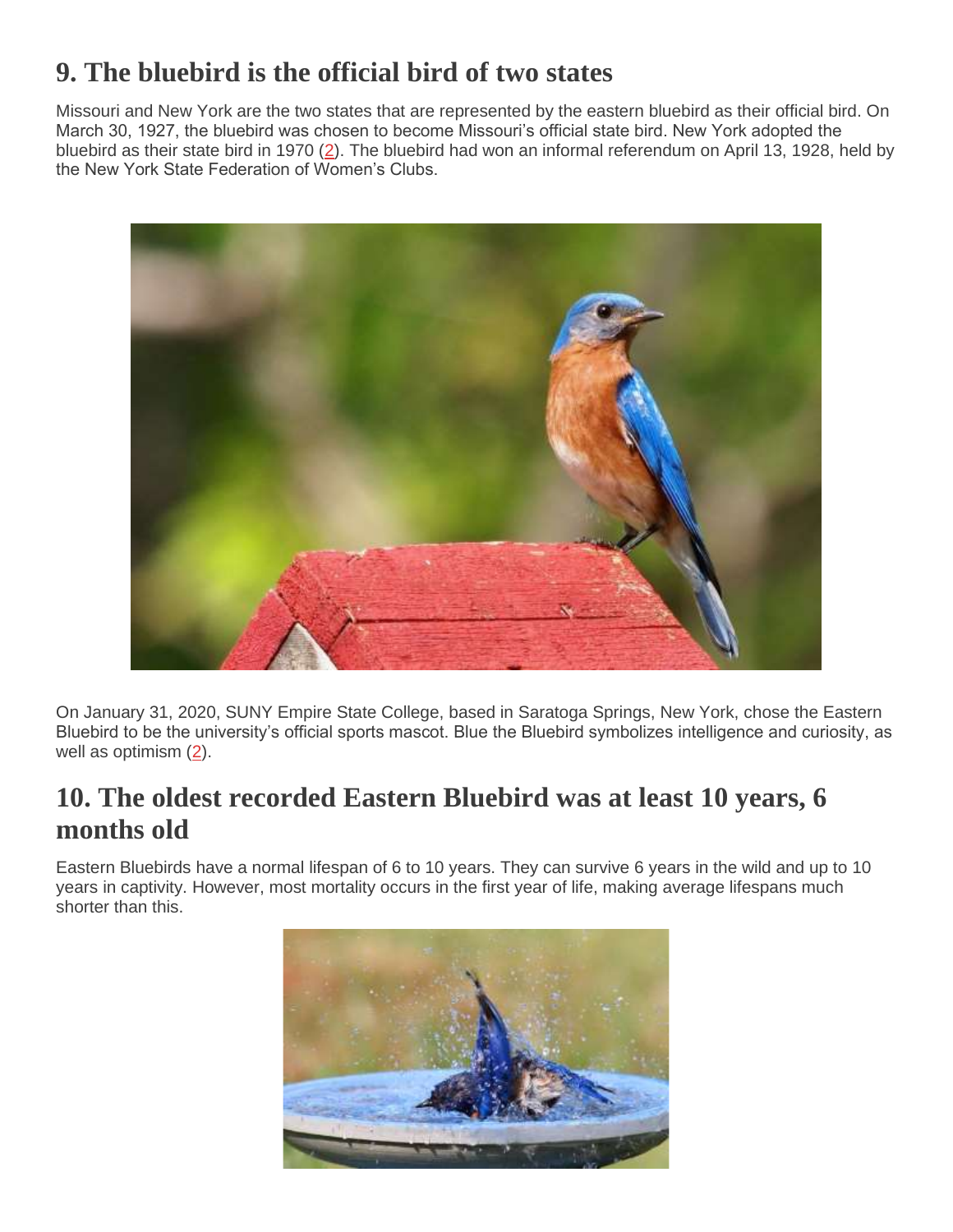It is most likely that 70% of all bluebirds die before they last 1 year. The oldest known wild individual lived 10 years and 6 months [\(3\)](https://www.pwrc.usgs.gov/BBL/longevity/Longevity_main.cfm). It had been banded in New York in May 1989 and was found dead in South Carolina in November 1999. Families of bluebirds flock together until the fall season when they marge with other family flocks.

### **11. The Eastern Bluebird lays two clutches per season**

Female bluebirds lay 2 to 8 light blue or whitish eggs that hatch after 12 to 16 days. Eggs laid by the same female Eastern Bluebird have the same color, and so eggs in the same nest of different colors indicate those of

a different female.



Baby bluebirds are helpless at birth and will need parental guidance. Both parents provide food, mainly insects, for their chicks while they are in the nest. Chicks stay in the nest until the age of 15 to 20 days. While feeding chicks, both parents will carry away fecal sacs to keep the nesting area clean.

#### **12. Bluebirds are very territorial**

Eastern Bluebirds are also very territorial as they occupy and defend a territory of 1.1 hectares during the mating season. 120.8 hectares are defended during the winter.

Do bluebirds migrate? When food becomes scarce during the winter, northern populations will migrate south. The preferred eastern bluebird habitat consists of open areas with scattered trees nearby for perching and roosting.

Where do bluebirds sleep at night? Sleeping places include pastures, orchards, parks, and meadows. Eastern Bluebirds will build nests in tree cavities to protect their young, in a behavior similar to that of woodpeckers.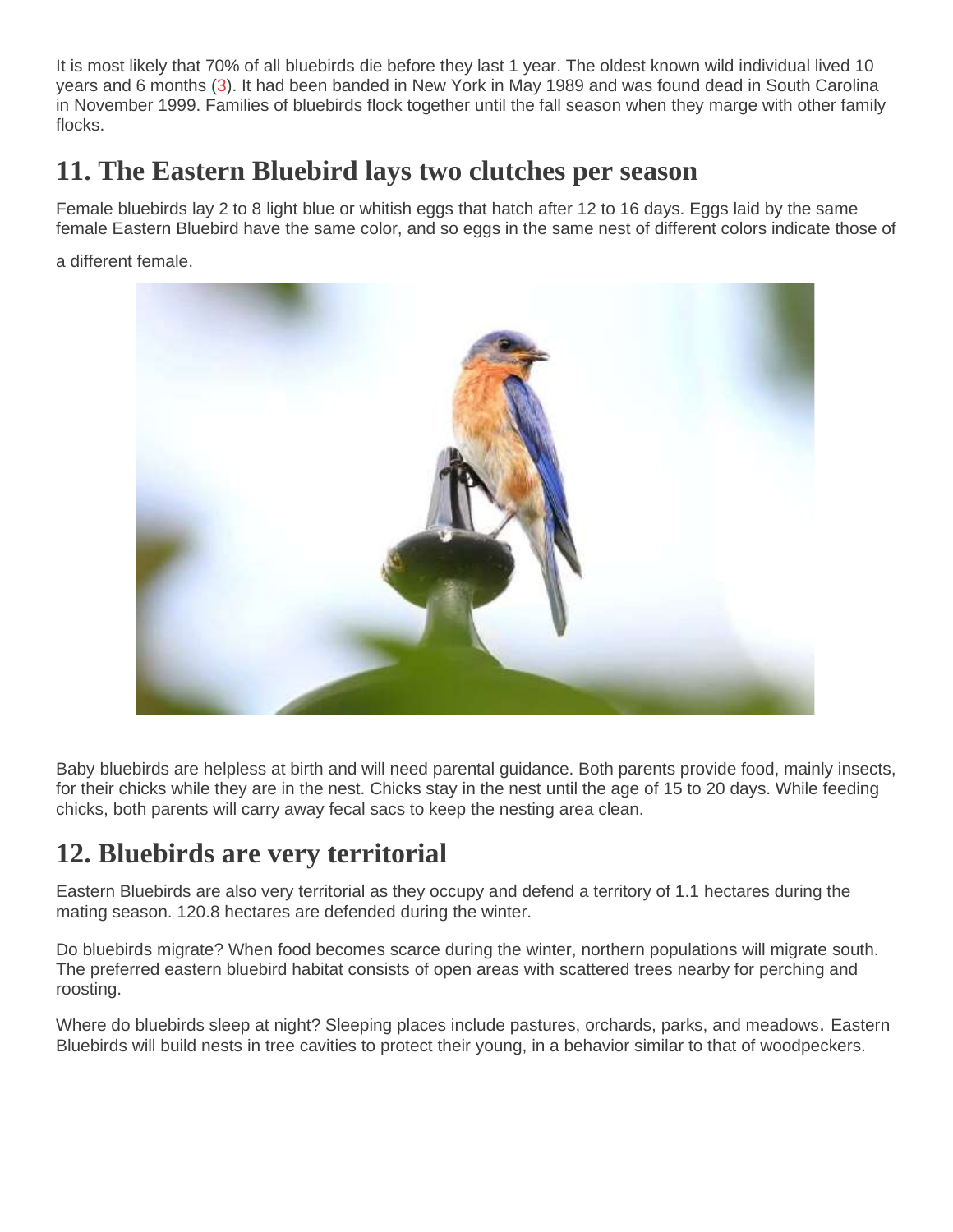

Bluebirds will sometimes construct their nests within abandoned woodpecker holes of trees.

#### **13. There are three bluebird species and eight subspecies**

There are 3 main species in the bluebird family, which are the Eastern Bluebird sialia sialis, the Mountain Bluebird (Siala currucoides), and the Western Bluebird (Siala mexicana).

There are also 8 recognized subspecies of the Eastern Bluebird: the eastern bluebird sialia sialis, bermudensis, caribaea, episcopus (Tamaulipas Bluebird), fulva (Azure Bluebird), grata (Florida Bluebird), guatamalae (Southern Mexico), meridionalis (El Salvador, central and western Honduras, and north central Nicaragua), and nidificans (Veracruz, Mexico) [\(4\)](http://www.sialis.org/names.htm).